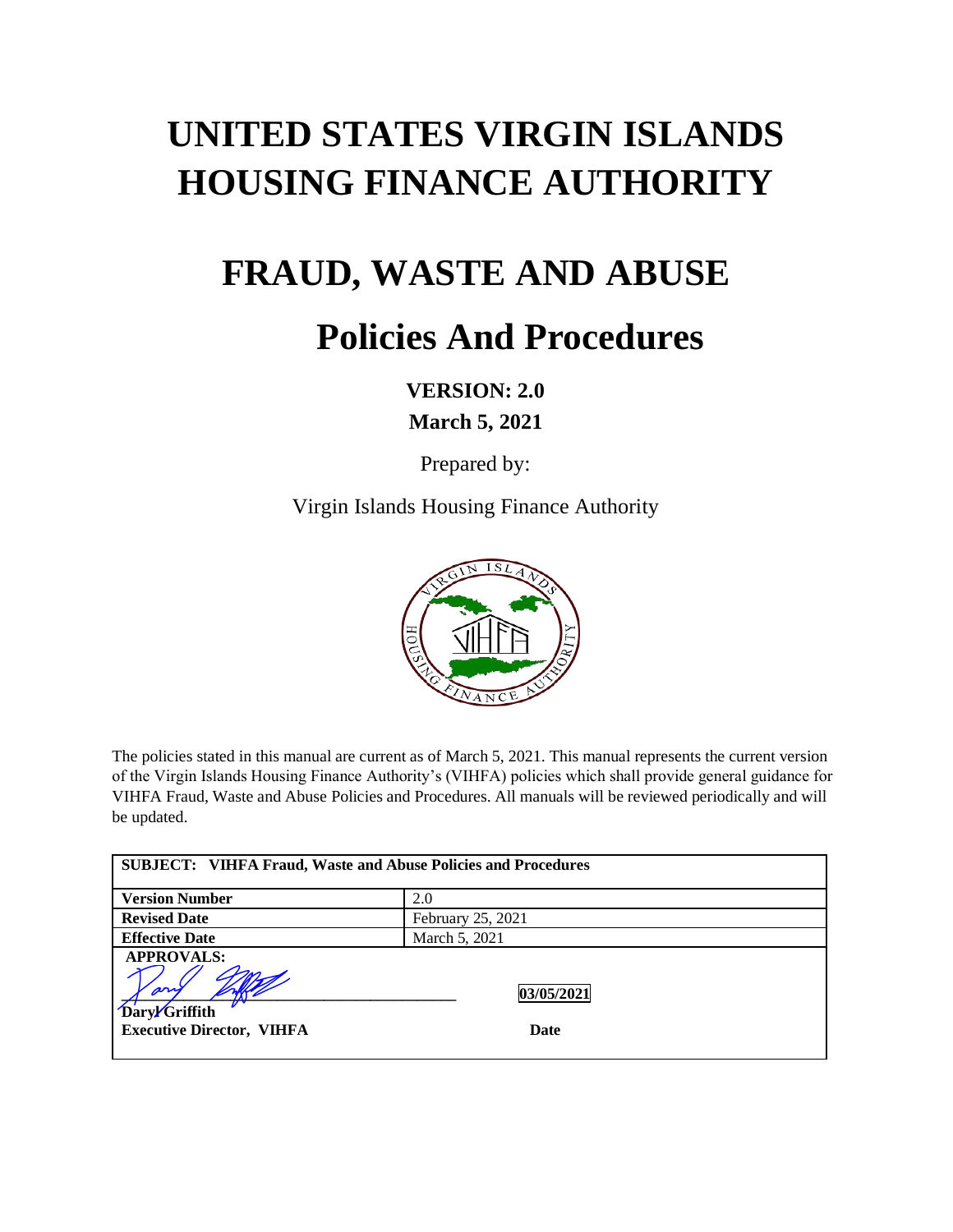#### **VERSION NUMBER DATE REVISED DESCRIPTION**

| <b>VERSION 1</b>   | 07/22/2019 | Fraud Waste and Abuse Policy                                                                                                                   |
|--------------------|------------|------------------------------------------------------------------------------------------------------------------------------------------------|
| <b>VERSION 2.0</b> | 02/25/2021 | Updated the Overview to reflect all federal programs<br>affected by this policy.<br>Updated the role of the Internal Auditor.                  |
|                    |            | Incorporated the roles and responsibilities of the<br>CDBG-DR Compliance and Monitoring Division, as it<br>relates, to managing federal funds. |
|                    |            | Incorporated CDBG-DR and CDBG-MIT Subrecipient<br>Selection and Review                                                                         |
|                    |            | Incorporated procedures for Internal Audit as it<br>related to CDBG-MIT.                                                                       |
|                    |            | Incorporated Subrecipient Monitoring procedures for<br>CDBG-DR and CDBG-MIT.                                                                   |
|                    |            | Incorporated mandatory fraud Training for all staff<br>and subrecipients.                                                                      |
|                    |            |                                                                                                                                                |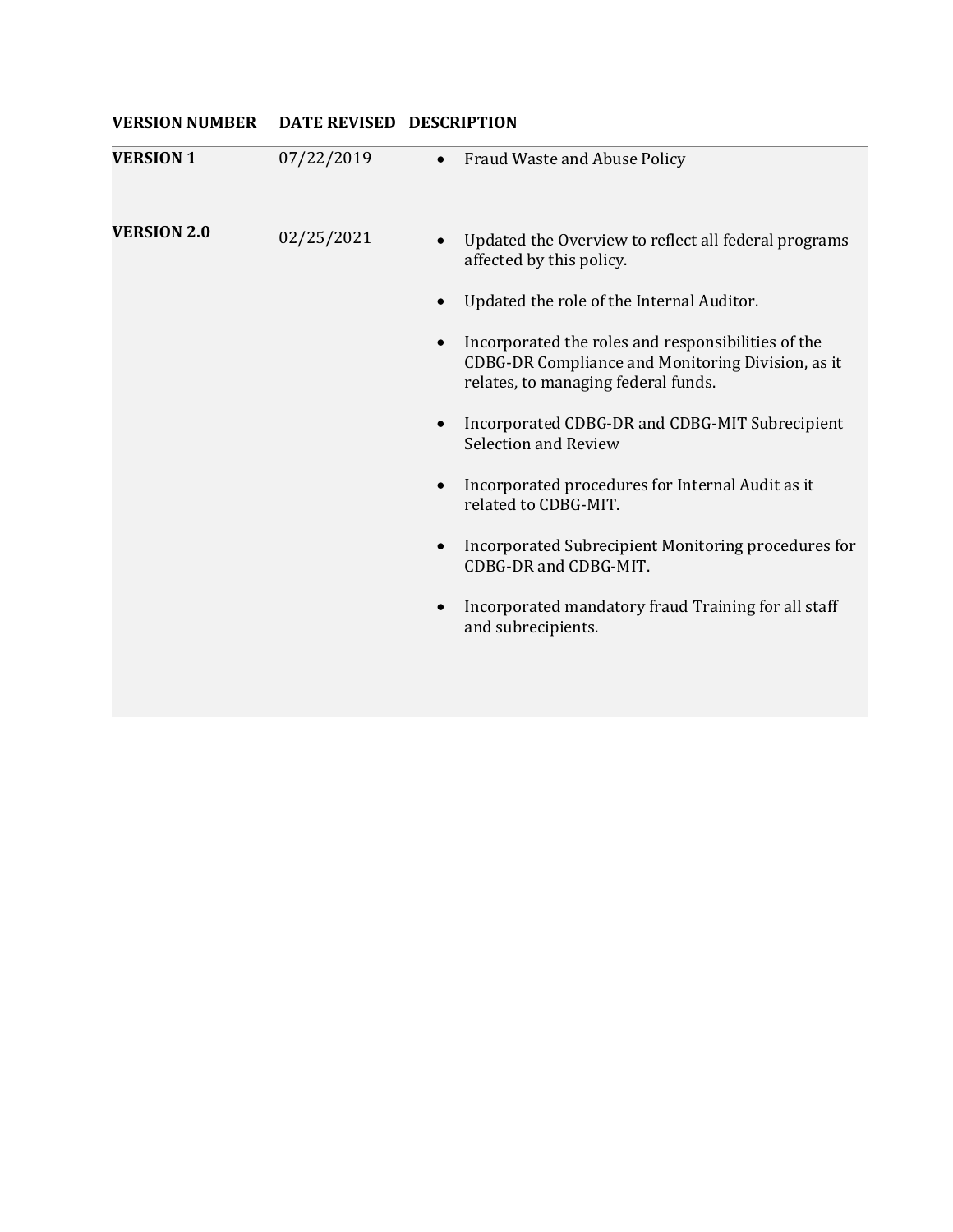| <b>Table of Contents</b> |  |
|--------------------------|--|
|                          |  |
|                          |  |
|                          |  |
|                          |  |
|                          |  |
|                          |  |
|                          |  |
|                          |  |
|                          |  |
|                          |  |
|                          |  |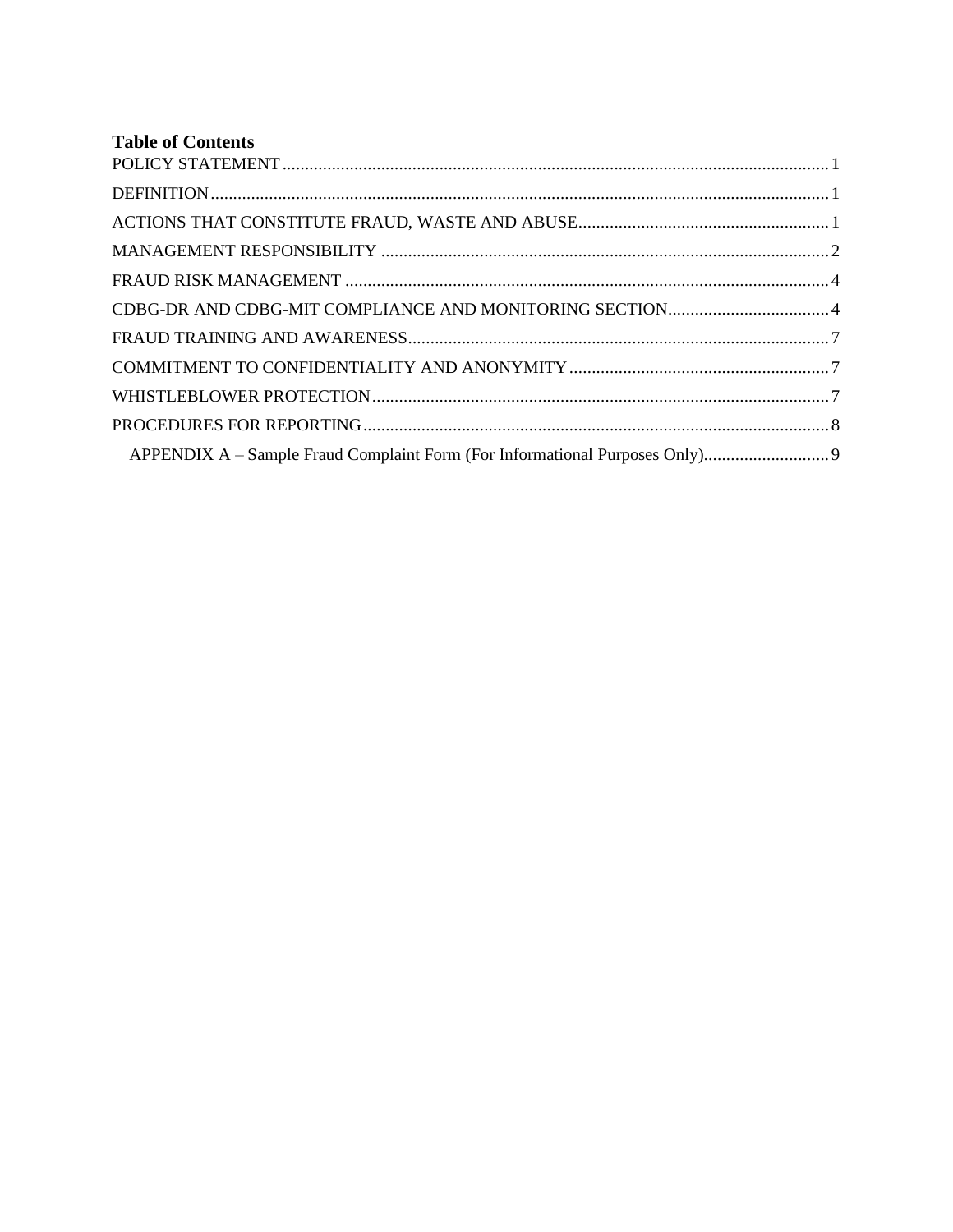#### <span id="page-3-0"></span>**POLICY STATEMENT**

This policy applies to any irregularity, or suspected irregularity, involving employees as well as consultants, vendors, contractors, sub-recipients, sub-grantees, applicants or outside agencies doing business with employees of such agencies, and/or any other parties with a business relationship with the Virgin Islands Housing Finance Authority (VIHFA).

VIHFA's fraud, waste and abuse policy complies with the False Claims Act and the United States Code (U.S.C.) by defining fraud, waste and abuse and providing a reporting mechanism, in compliance with 18 U.S.C. 287, 1001 and 31 U.S.C. 3729. These regulations refer to the False Claims Act, which places liability upon federal grantees who defraud the government in executing federal funds.

It is required that all departments administering federal resources including, but not limited to federal reconstruction resources, CDBG, Community Development Block Grant Mitigation (CDBG-MIT), Community Development Block Grant Disaster Recovery (CDBG-DR), HOME Investment Partnership Program (HOME), Emergency Solutions Grants Program (ESG), HOUSING TRUST FUND, and local funds, follow a framework that will provide comprehensive and stringent safeguards to ensure that all federal resources are utilized through an ethical and transparent process.

#### <span id="page-3-1"></span>**DEFINITION**

Fraud is an intentional, wrongful act to obtain either money or some other advantage or benefit from government programs. Fraud includes theft, embezzlement, false statements, illegal commissions, kickbacks, conspiracies, obtaining contracts through collusive arrangements, and similar devices.

Waste is an appropriate action or omission by those with controls over government resources that results in taxpayers not receiving reasonable value for money in connection with any governmentfunded activities. Waste relates primarily to mismanagement, inappropriate actions, and inadequate oversight.

Abuse is an administrative violation of judiciary, court unit, or organization regulation that impairs effective and efficient operations. The violation may result in federal losses, or denial or reduction of lawfully authorized federal benefits to participants.

#### <span id="page-3-2"></span>**ACTIONS THAT CONSTITUTE FRAUD, WASTE AND ABUSE**

This Fraud, Waste, and Abuse Prevention Policy is established to facilitate the development of controls that will aid in the detection and prevention of fraud against the Authority in the administration of all VIHFA programs and the Authority's internal procurement. Some actions constituting fraud are as follows:

- Any dishonest or fraudulent act;
- Misappropriation of funds, securities, supplies, or other assets;
- Impropriety in the handling or reporting of money or financial transactions;
- Profiteering as a result of insider knowledge of the Authority's activities;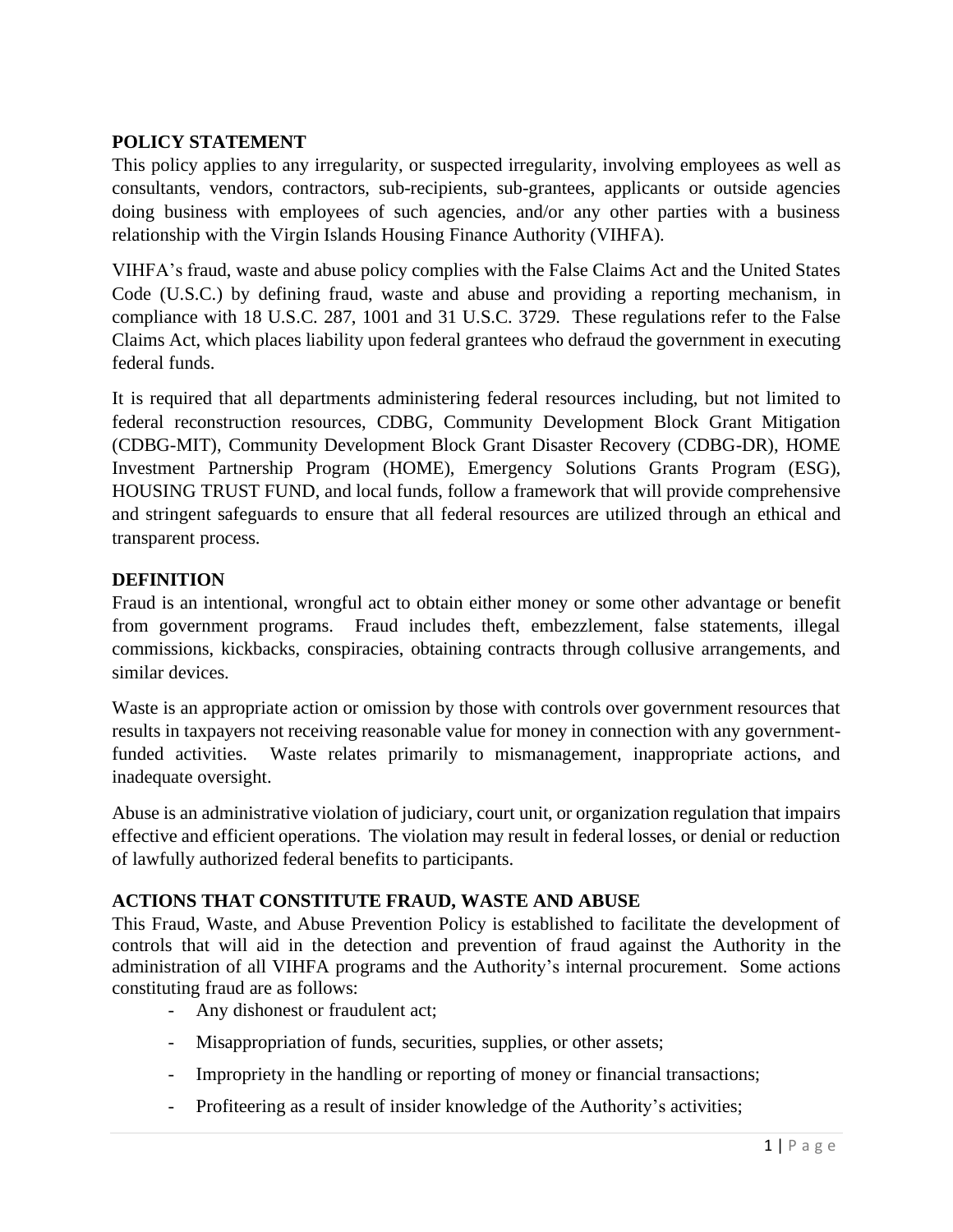- Disclosing confidential and proprietary information to outside parties;
- Accepting or seeking anything of material value from contractors, vendors, or persons providing services/materials to the Authority.
- Destruction, removal, or inappropriate use of records, furniture, fixtures, and equipment; and/or
- Any similar or related irregularity.

It is the intent of the Authority to promote consistent organizational behavior by providing guidelines and assigning responsibility for the development of controls and conduct of investigations. Any investigative activity required will be conducted without regard to the suspected wrongdoer's length of service, position/title, or relationship to the Authority.

#### <span id="page-4-0"></span>**MANAGEMENT RESPONSIBILITY**

Federal Register Vol. 83, No. 28 dated February 9, 2018 requires adequate procedures to detect and prevent fraud, waste and abuse. Management is responsible for the effectiveness and efficiency of operations, including the protection of Authority assets from fraud, waste, and abuse. Management has the responsibility for the implementation of internal controls to deter and detect fraud and is also responsible to assist the deterrence and detection of fraud, waste, and abuse by examining and evaluating the adequacy and the effectiveness of the Authority's systems of internal control, commensurate with the extent of the potential risk in the various segments of the organization. Management has primary responsibility for acting upon the request for investigation of fraudulent acts committed by or against the Authority.

Management is responsible for the detection and prevention of fraud, misappropriations, and other irregularities. Each member of the management team will be familiar with the types of improprieties that might occur within his or her area of responsibility and will be on alert for any indication of irregularity.

#### **ROLE OF THE INTERNAL AUDITOR**

The Virgin Islands Housing Finance Authority has designated the Internal Auditor to serve as the Authority's Accountability Officer. The Internal Auditor will serve as the entity aimed at aiding VIHFA with accomplishing its Federal objectives including its HUD CDBG-DR and CDBG-MIT objectives, as described in Title 24 of the Code of Federal Regulations, Part 570 governing U.S. Housing and Urban Development regulations concerning Community Development Block Grants. The Internal Auditor will accomplish this by providing a systematic, disciplined approach to evaluating the effectiveness of risk management, control and governance processes for the organization as a whole, with an emphasis on its Federal projects and funds.

Any irregularity that is detected or suspected must be reported immediately to the Internal Auditor who coordinates all investigations with the Legal Department, and other affected areas both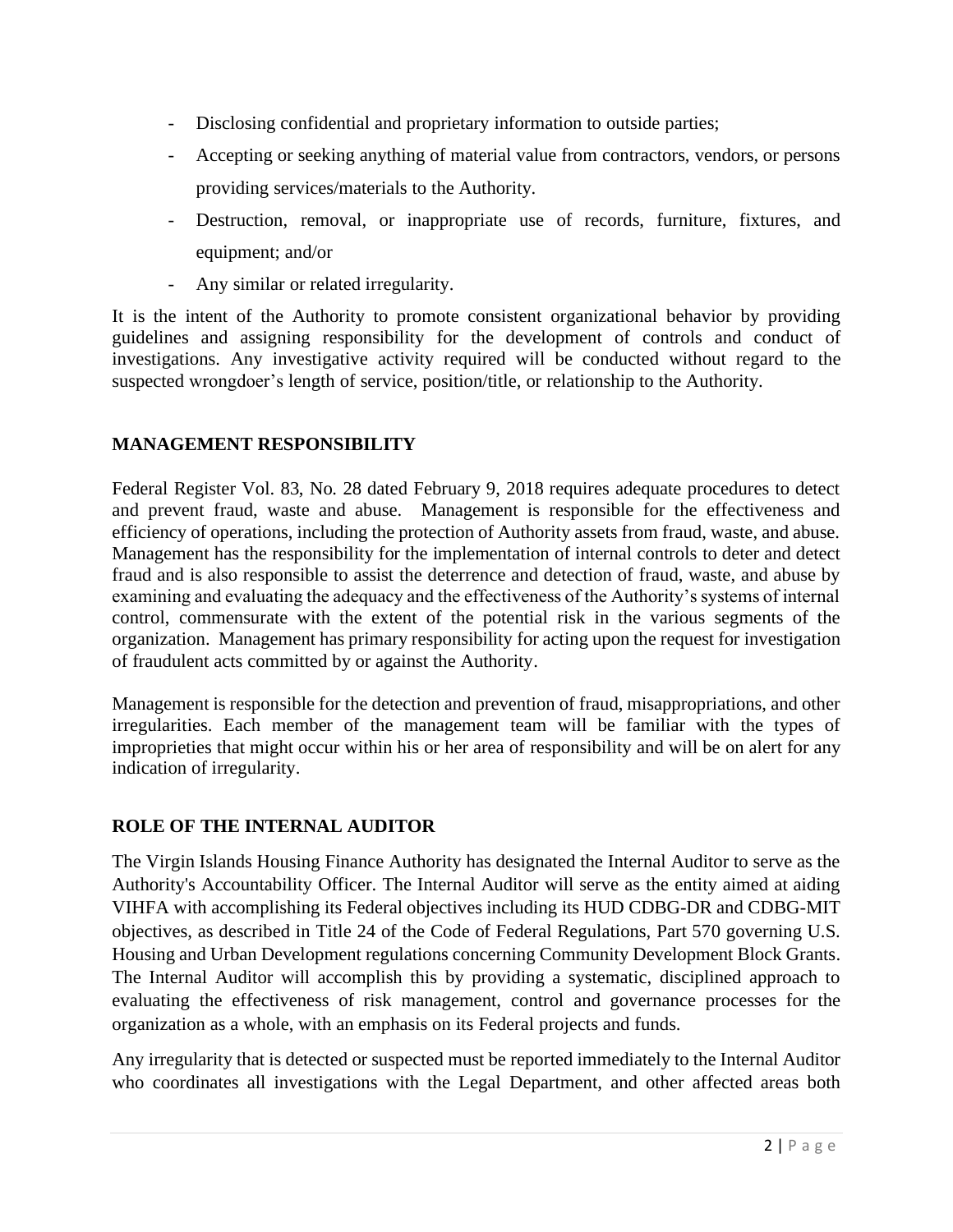internal and external. The Internal Auditor has a specific role in detecting fraud, waste and abuse, which is itemized as follows:

- To support management in its effort to establish a culture that emphasizes and encourages sound moral ethics, honesty, objectivity and integrity;
- To assist management with the evaluation of internal controls used to detect and mitigate fraud and to make recommendations to strengthen internal controls;
- To evaluate the organizational risk for fraud and pursue fraud investigations;
- To assess the effectiveness of the control environment and its processes and procedures that mitigate the occurrence of fraud on an ongoing and continuous basis;
- To make recommendations to management for improvement of the areas that represent a risk for fraud;
- To maintain an open line of communication with the Executive Director and the Board of Directors to facilitate the reporting of any and all fraudulent activities or areas that present a risk of fraud;
- To investigate incidences of fraud, embezzlement, theft, waste, etc. and to report such occurrences to the Executive Director and the Board of Directors;
- To assess and evaluate financial and programmatic documentation for accuracy and compliance with applicable local, territory and federal laws in addition to contractual obligations;
- To identify accounting and financial record-keeping processes which may be improved;
- Verify the existence of assets in addition to recommending proper safeguards for their protection;
- To hire additional staff for the internal audit function to enhance its capacity to audit all federal projects including CDBG-MIT projects.

Additionally, VIHFA plans to seek additional staff for the internal audit function to enhance its capacity to audit all federal projects including CDBG-MIT projects Hiring of said personnel will include full-time positions to assist the Internal Auditor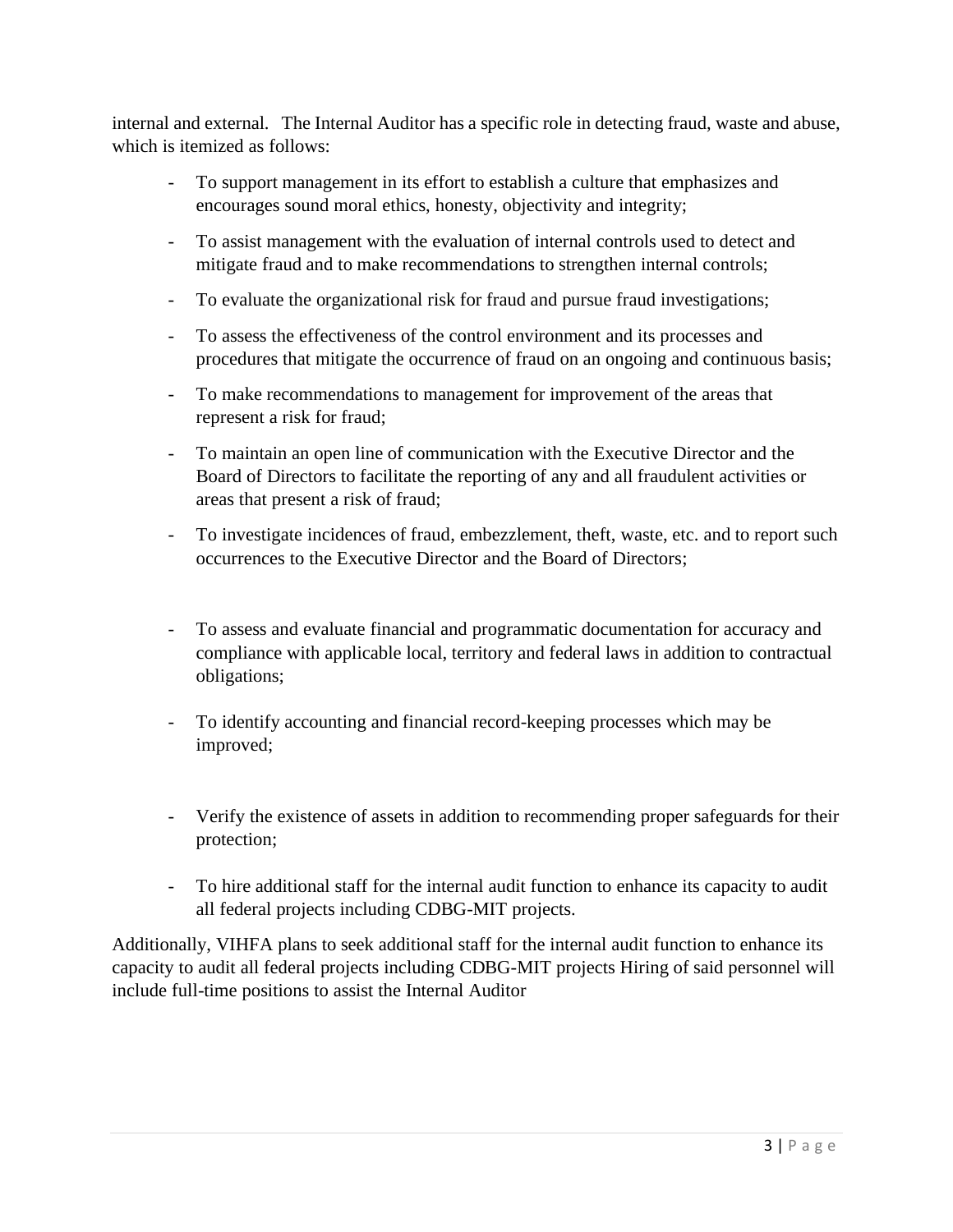#### <span id="page-6-0"></span>**FRAUD RISK MANAGEMENT**

To establish an effective system of internal control, program audit and evaluation processes that provide assurances and safeguards concerning disbursement of all VIHFA's funds, the VIHFA's Audit Division, in conjunction with other departmental personnel, will conduct a thorough and comprehensive enterprise-wide risk assessment. The risk-assessment will serve as the basis for the audit and compliance plans which will address the following:

- 1. Audit of paper application files for anomalies through risk-based sampling;
- 2. Evaluate and test selected internal controls, including any IT-related controls;
- 3. Deliver training to all staff responsible for monitoring or administering all funds that will focus on identification of risk factors, identification of fraud indicators, and the implementation a system of internal control that provides reasonable assurances that funds are being administered in accordance with law, code and policy. The training sessions will emphasize that sound internal controls require the efforts of all departmental personnel, not only auditors and compliance staff;
- 4. Ensure that anti-fraud brochures and posters that include a fraud tip-line to the Authority are distributed and prominently displayed throughout the agency's offices in the Territory, satellite offices and construction sites;
- 5. Liaise with applicable Federal and Territorial law enforcement authorities concerning the disbursement of federal and local funds;
- 6. Implement a comprehensive and effective compliance program that includes investigative protocols, whistleblower procedures, and a process to refer matters to local authorities;
- 7. Ensure that the Authority's auditing, monitoring and evaluation process effectively mitigates the risk of fraud, waste and abuse and the disbursement of funds is transparent to all stakeholders;
- 8. Establish a Quality Assurance mechanism to ensure all federal and local reporting of funds are accurate and timely;
- 9. Develop and implement policies and procedures to assist in ensuring that program requirements are met, including preventing a duplication of benefits, and measures to detect and prevent fraud, waste abuse and mismanagement of funds; and
- 10.Comply with Federal Territorial laws, and Disaster Recovery Grant Reporting (DRGR) requirements.

#### <span id="page-6-1"></span>**COMPLIANCE AND MONITORING SECTION OF ALL FEDERAL FUNDS**

Pursuant to 21 VIC Ch. 2 Section 103, the Virgin Islands Housing Finance Authority is a body corporate and politic constituting a public corporation and autonomous governmental instrumentality of the Government of the Virgin Islands (the "Authority").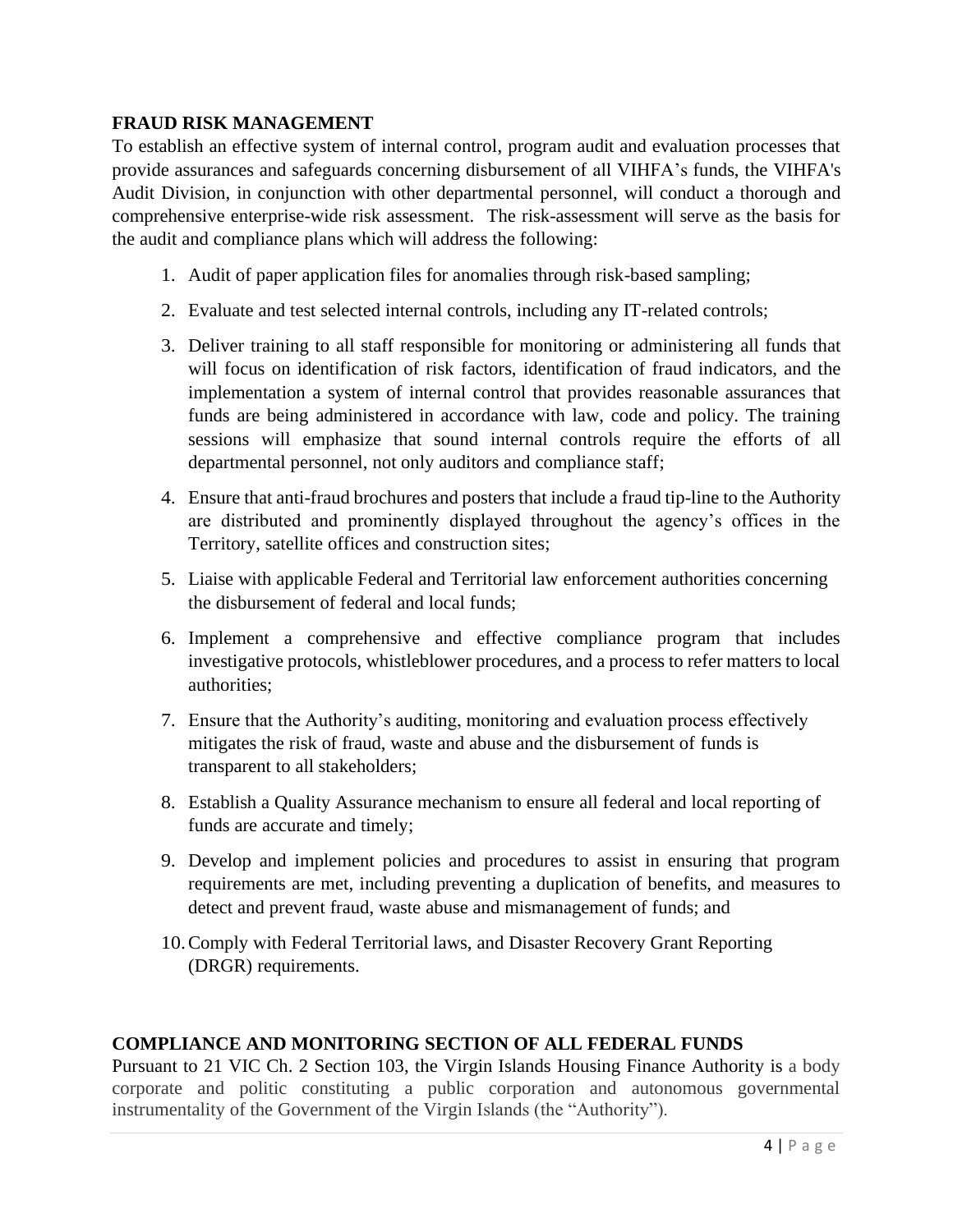- Each program shall submit all potential procurements involving expenditure of federal reconstruction resources to the CDBG-DR procurement division for review prior to the commencement of the procurement process. The CDBG-DR and CDBG-MIT procurement officer shall determine whether the proposed procurement process complies with applicable public contracting laws, rules and regulations.
- Procurement of goods and services for which local funds will be utilized must fully comply with the Authority's Procurement Policy.

Due to the amount of funding received under these awards, CDBG-DR and CDBG-MIT is monitored by the Compliance and Monitoring Unit within VIHFA**.** CDBG-DR Division has the ongoing responsibility to monitor all disaster related programs funded by the Community Development Block Grant - Disaster Recovery (CDBG-DR) and Community Development Block Grant – Mitigation (CDBG-MIT) Programs. The CDBG-DR and CDBG-MIT Compliance  $\&$ Monitoring Unit is structured to allow for coordination between, and monitoring of, all CDBG-DR and CDBG-MIT programs and internal operations.

The primary purpose of CDBG-DR and CDBG-MIT Monitoring & Compliance Unit is to ensure that all programs and contractors administering these programs, departments, and sub-recipients comply with applicable State and federal regulations. It also serves as a layer of oversight to mitigate any potential risks, proactively detect and identify areas to prevent and minimize fraud, waste and abuse, and effectively fulfill the goals set forth in the Action Plan.

The CDBG-DR and CDBG-MIT Compliance and Monitoring Section will report in writing, any suspected instance of fraud, waste and abuse to the VIHFA Internal Auditor. The VIHFA Internal Auditor will review received reports for further investigation. Should there be substantial concern, the VIHFA Internal Auditor will ensure that the VIHFA Board of Directors are updated on all reports of fraud, waste and abuse through a monthly report.

VIHFA follows a comprehensive fraud-waste-abuse prevention program which consists of integrity monitoring, internal controls assessments, and investigations in order to create a series of "check and balances" to mitigate risks and ensure compliance with Federal and State regulations.

Areas that may require additional oversight or have been identified as problematic areas including duplication of benefits, contracting and procurement, monitoring and fraud reporting, will be subjected to additional monitoring, impromptu visits and inspections. Follow up of these areas and the staff involved will be routinely scheduled. A status of these visits will be appropriately reported with recommendations made for corrective action.

CDBG-DR and CDBG-MIT Subrecipient Selection and Review

Any subrecipients receiving CDBG-DR and CDBG-MIT funds will be preliminarily assessed to determine their level of capacity prior to award. When a subrecipient submits a pre-application for funding, they are provided with an invitation for VIHFA CDBG-DR unit to conduct a capacity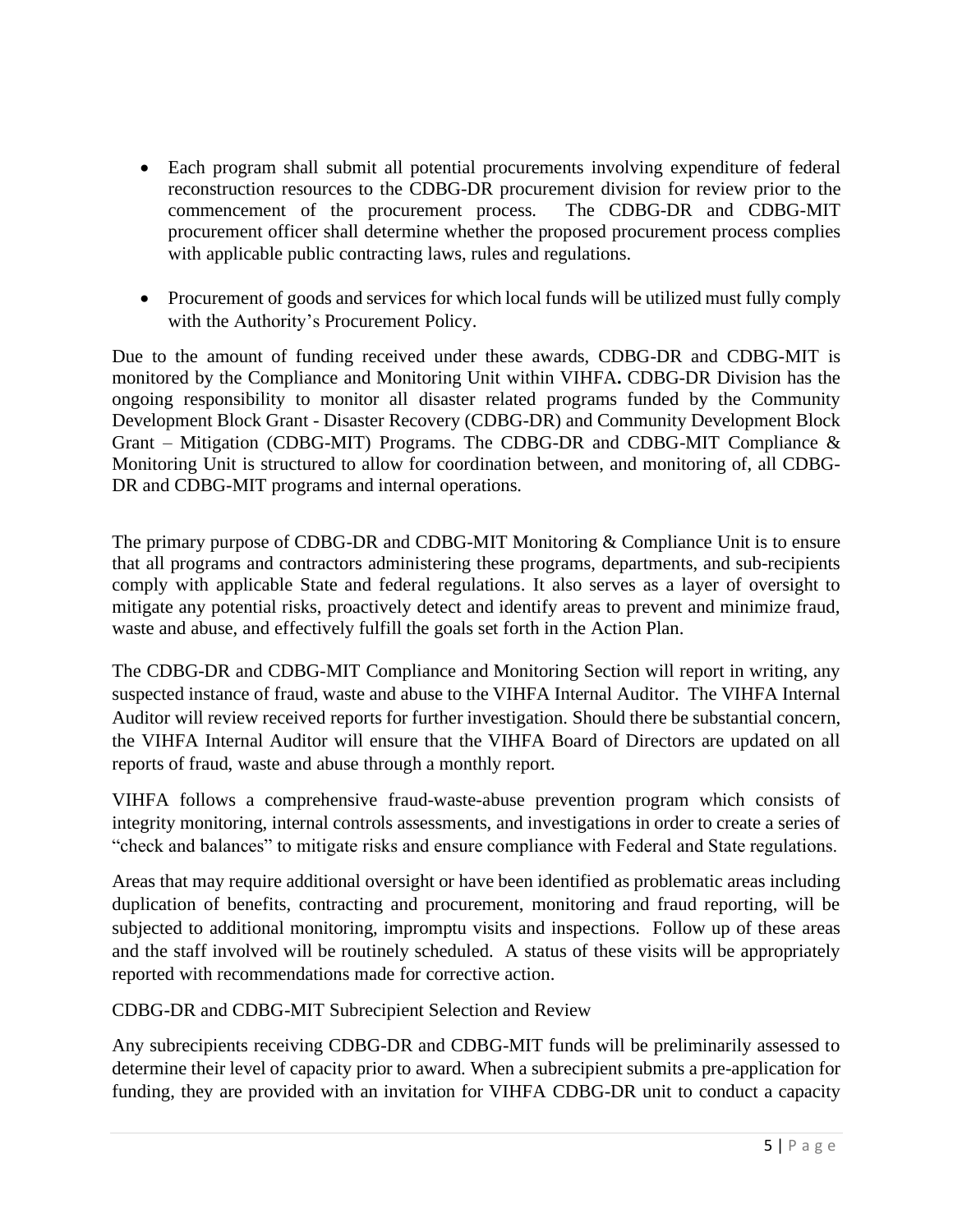assessment. The purpose of a capacity assessment is for VIHFA CDBG-DR unit to gather a status on subrecipients' proposed projects, staffing capacity, federal grants administration experience, procurement procedures, among other items.

During the capacity assessment process, VIHFA CDBG-DR unit will assess the overall capacity of the subrecipient's organization based on past experience in managing federal grants, financial performance and condition, organizational structure, policies and procedures who play a valuable role in the financial management and grant management process, and who may play a key role as it relates to CDBG-DR and CDBG-MIT funding. The intent of this process is to help strengthen practices and procedures be in compliance with federal law, regulations and HUD policies, and to reduce the risk that HUD will take any grant funding back for non-compliance.

On a high level, a capacity assessment measures the degree of subrecipient programmatic, personnel and financial risks for the purposes of determining the appropriate level of subrecipient management of HUD CDBG-DR and/or CDBG-MIT funds.

o Programmatic risks include the failure to achieve the intended program goals; follow laws or regulations or organizational policies and procedures; adequately monitor the organization's programs; provide reliable information for decision-making; prevent violations of safety regulations; and prevent the mishandling of sensitive or classified information.

o Personnel risks include the failure to staff positions with employees with the appropriate experience; effectively recruit employees; and meet the training demands required.

o Financial risks include the failure to prevent price fixing, fraud, bribes, and other forms of corruption, such as kickbacks from consultants, contractors, and employees. VIHFA will avoid improper payments, such as overpayment, duplicate payments, payments for services not received, and payments to ineligible recipients. Financial risk awareness also includes prevention or minimization of waste, as well as effective project and resource management.

#### Subrecipient Monitoring

All grant terms and conditions placed upon VIHFA will also be adhered to by subrecipients. Refer to the Monitoring Manual and the Subrecipient Monitoring Plan for detailed information on monitoring of subrecipients.

VIHFA will implement the following when managing subrecipient awards to both verify the accuracy of information provided by applicants, and to continue to guide them throughout project implementation (note this list is not exhaustive):

- Advise subrecipients of applicable federal laws and regulations, in addition to appropriate provisions from the grantee-HUD agreement
- Periodic review of fiscal and progress reports
- Routine review of expenses to approved budget
- Periodic monitoring to include on-site visits or desk reviews, as necessary
- Consideration of sanctions in cases of continued inability/unwillingness to correct non-compliant actions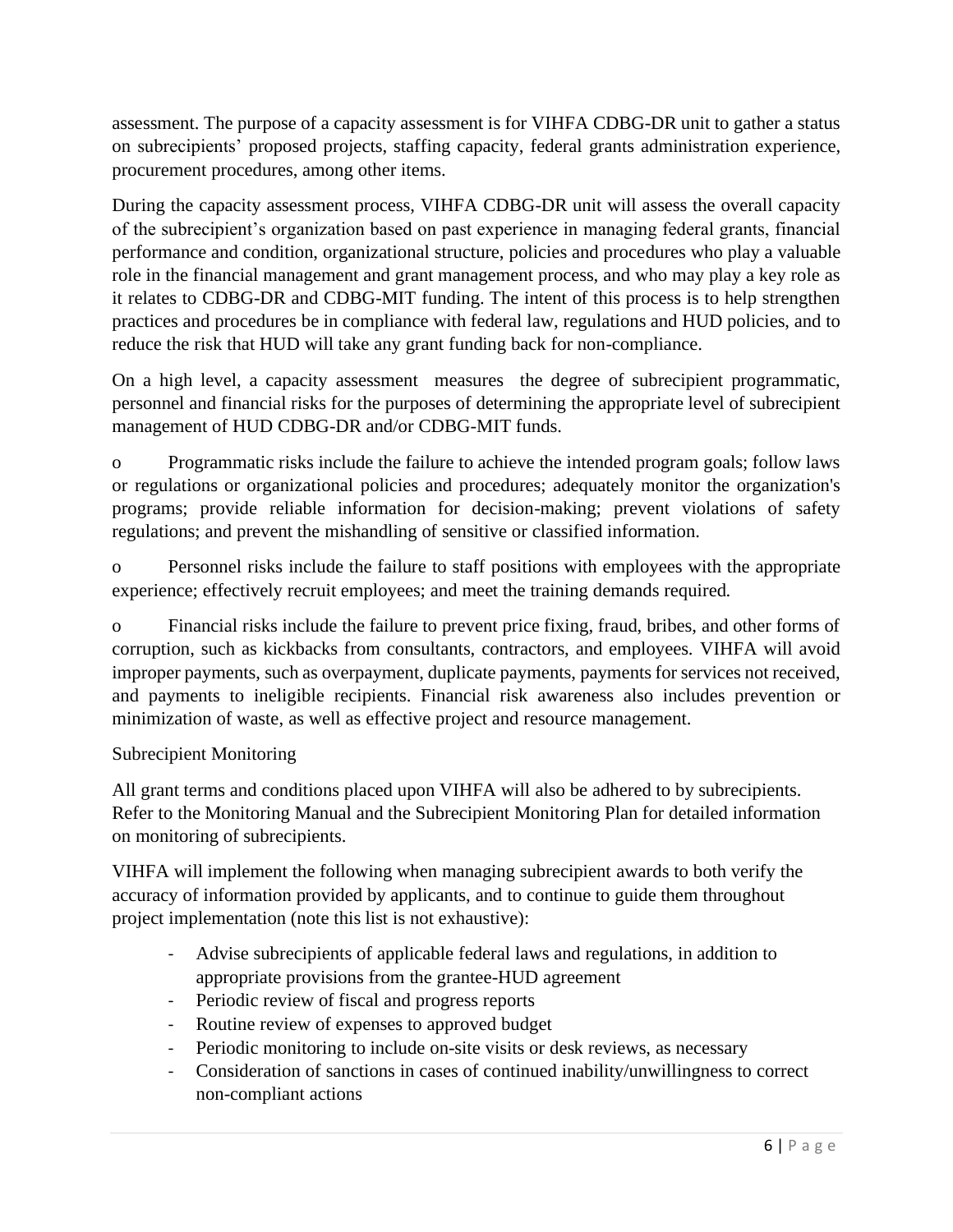Note, the internal auditor function will assist in verifying subrecipient accuracy periodically throughout scheduled audits regarding HUD CDBG-DR and CDBG-MIT projects.

#### <span id="page-9-0"></span>**FRAUD TRAINING AND AWARENESS**

Comprehensive fraud training for all employees and subrecipients (person(s) or individual(s) will occur on a regular schedule through training seminars, online webinars, conference calls, or other means and will be repeated periodically to keep employees and subrecipients alert to the potential for fraud. Fraud, waste, and abuse training is designed to meet the following objectives:

- To help establish a sound anti-fraud culture.
- To educate individuals about fraud, what to look for, and how to report it.
- To heighten awareness, which increases the likelihood that fraud, waste, and abuse will be reported.
- To send a message that the Authority is proactively looking for fraud, that dishonest acts will be detected, and that perpetrators will be held accountable and punished. Specifically, VIHFA and subrecipients will undergo mandatory U.S Department of Housing and Urban Development, Office of Inspector General (HUD OIG) trainings as required. It is anticipated that at the conclusion of said trainings, attendees will attest to their awareness that grantees, subgrantees, and contractors must adhere to the controls, standards, processes, corrective actions, in addition to procedures as described in Title 24 of the Code of Federal Regulations, Part 570 governing U.S. Housing and Urban Development regulations concerning Community Development Block Grants.

#### <span id="page-9-1"></span>**COMMITMENT TO CONFIDENTIALITY AND ANONYMITY**

The Authority will attempt to ensure that anonymity of the reporter is maintained. When you report, please remember the following concerning confidentiality and anonymity:

- Even if you report anonymously, once the report has been made and the investigation begins, your coworkers or others who are familiar with the situation you are reporting may still be able to guess your identity.
- Whether you report anonymously or not, the Authority will treat your report confidentially.
- It is not possible to guarantee absolute confidentially in all circumstances. In certain cases, disclosure to others inside or outside the Authority may be required by law.

Please do not let these possibilities discourage you from reporting an incident.

#### <span id="page-9-2"></span>**WHISTLEBLOWER PROTECTION**

Retaliation against an employee or subrecipient who in good faith filed a report of alleged fraud, waste, or abuse or who participated in an investigation, is a violation of this Policy.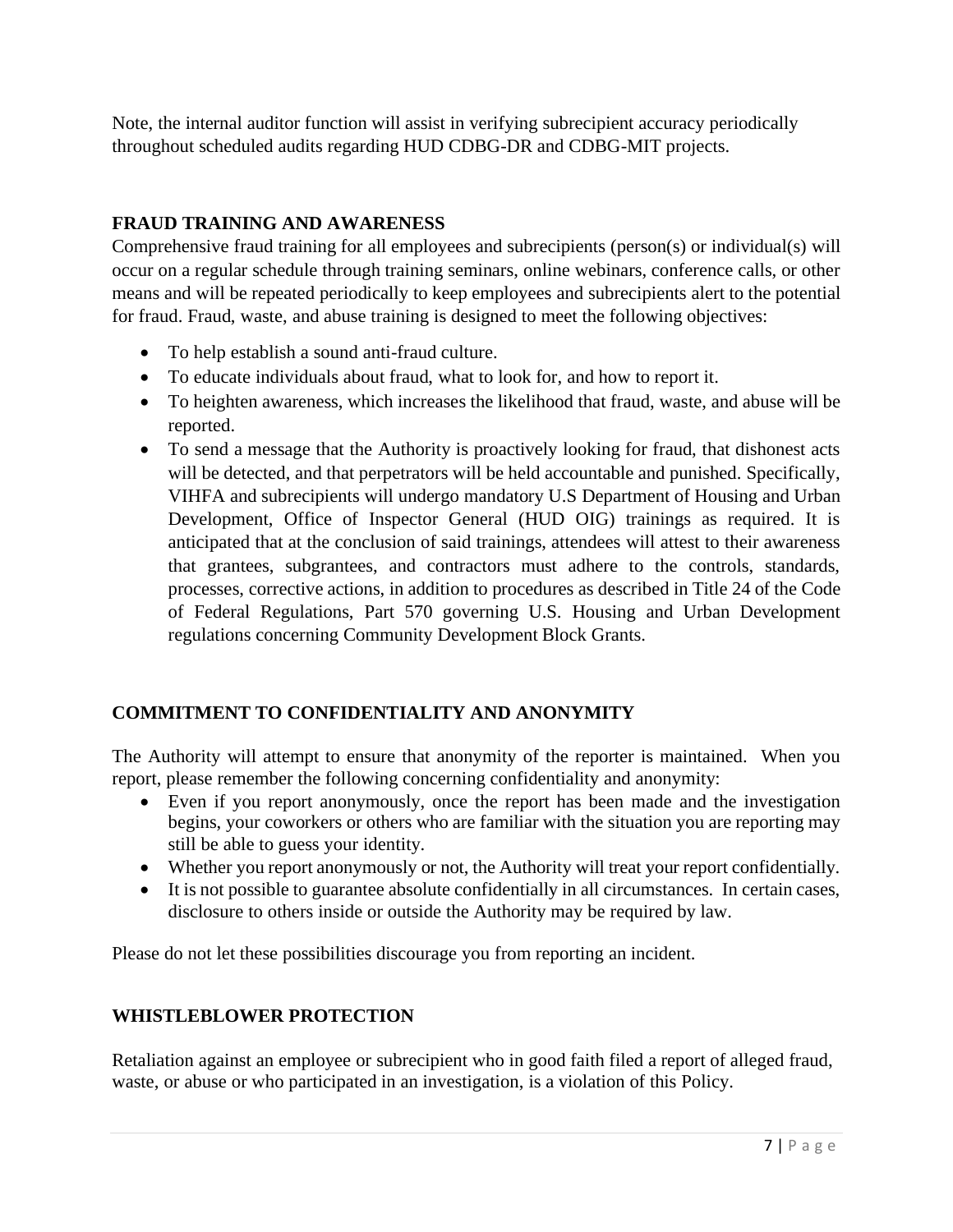#### <span id="page-10-0"></span>**PROCEDURES FOR REPORTING**

#### **Internal Reporting**

Any employee or subrecipient who has knowledge of fraud, waste, or abuse, or who has good reason to suspect that such conduct has occurred, shall adhere to the procedures outlined below.

When suspected fraudulent activity, waste, or abuse is observed by, or made known to, an employee or subrecipient, that person shall immediately report the activity to the Internal Auditor. An individual may also report fraudulent activity, waste, or abuse via the Fraud Hotline. The person shall not make any attempt to investigate the suspected activity prior to reporting it. An individual shall not destroy, or allow to be destroyed, any document or record of any kind that the employee knows may be relevant to a past, present, or future investigation. An employee or subrecipient must be able to provide adequate information to support an investigation. Mere speculation does not suffice. The report must be made in good faith. An individual who knowingly makes a false or bad faith complaint will be subject to disciplinary and/or legal action.

#### **External Reporting**

The Authority cannot compel citizens and customers (non-employees or non-subrecipients) to report suspected instances of fraud, waste, or abuse. However, the Authority strongly encourages them to do so by calling the VIHFA's Fraud Hotline @ (340) 777-4656 via VIHFA website or the complaint form available online or at the VIHFA office (See Appendix A for sample complaint form).

The Internal Auditor is able to access the VIHFA's Fraud Hotline and follow through on complaints and tips received. The Internal Auditor is exposed to key processes throughout the organization and as such maintains an open line of communication with the Executive Director and the Board of Directors of the VIHFA to facilitate the reporting of any and all fraudulent activities and/or areas that present a risk for fraud. Decisions will be made on a case by case basis for incidences of fraud, waste and abuse that may need referral to VIHFA's Legal Counsel and/or the Office of the Inspector General (OIG) for further action. The Internal Auditor shall recommend whether the matter should be considered fraud, waste, or abuse and if so, the matter should be referred to the OIG on the decision of the Executive Director and Board of Directors. Matters to be reported to the OIG shall be directed at 1-800-347-3735 or via email at hotline@hudoig.gov.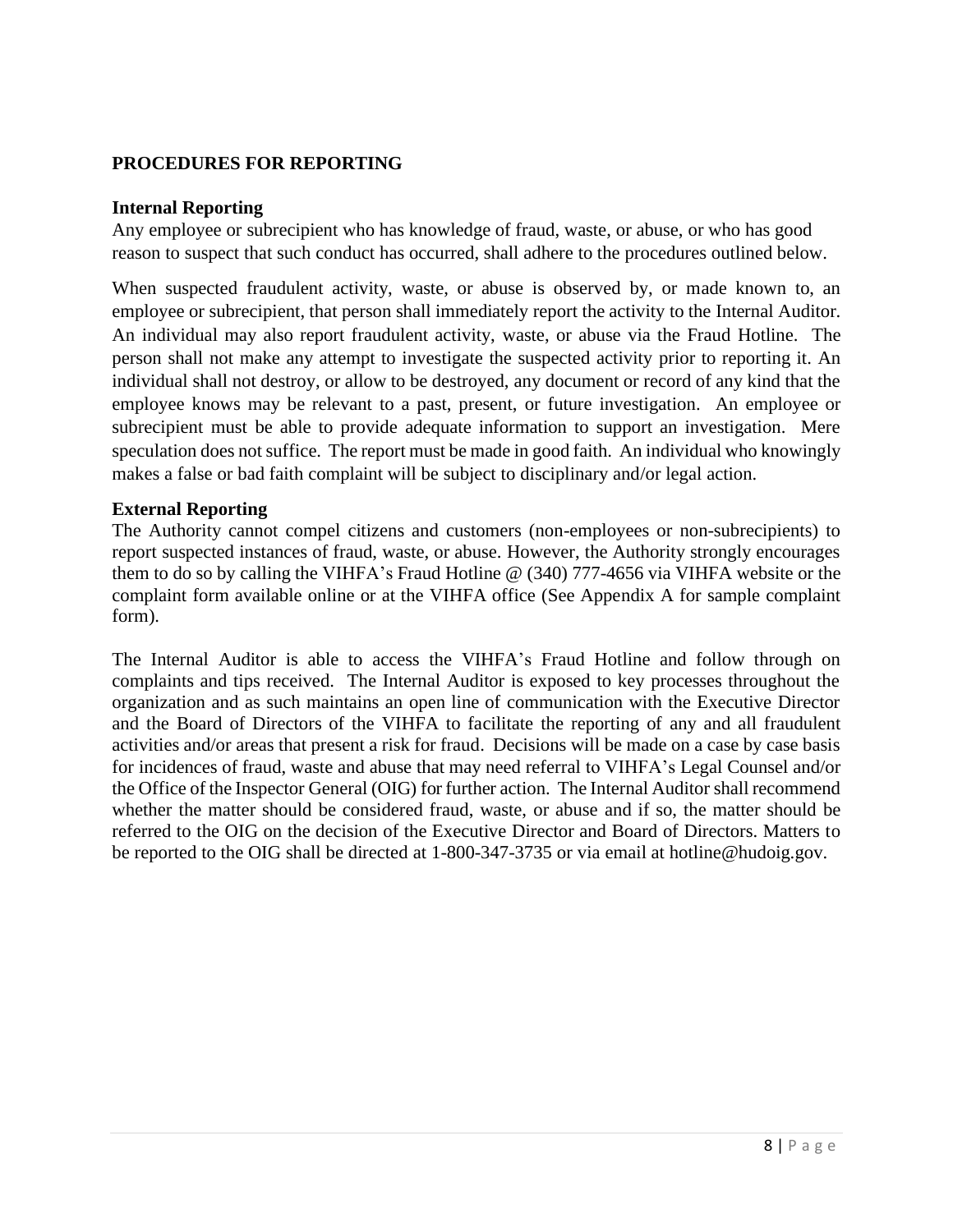### <span id="page-11-0"></span>APPENDIX A – Sample Fraud Complaint Form (For Informational Purposes Only)

Filing Status

Confidentiality and Anonymity is not requested. If necessary, you may contact me for additional information, and I do not place any restrictions on the release of my contact information. Please fill out the contact form below.

I wish to remain Confidential. You may contact me for additional information, but please keep my name confidential and do not share it outside of the Office of the Internal Auditor. Our policy is to honor requests for confidentiality and not to release any data that would identify such individuals unless required to do so by order of law (e.g., court order/subpoena). Please fill out the contact form below.

I wish to remain Anonymous. If you choose to remain anonymous, it is not necessary to fill out the contact information. It is important to note that we will not be able to contact you if we need additional information about your complaint.

Using the following list, please choose your filing status: \*



Section I Person or Business Reporting Fraud (Optional)

Are you filing as a Private Individual or on behalf of a Business?

 $\circ$ **Private Individual C**<br>Business

| Section I-A Personal Contact Information                |
|---------------------------------------------------------|
| E-mail address for an acknowledgement of your complaint |
|                                                         |
| First Namel                                             |
| Middle Name/Initial                                     |
| Last Namel                                              |
| Address                                                 |
| City                                                    |
| Select a State<br>▼<br>Statel                           |
| Zip Codel                                               |
| Home Phone (digits only)                                |
| Cell Phone (digits only)                                |
| Work Phone (digits only)                                |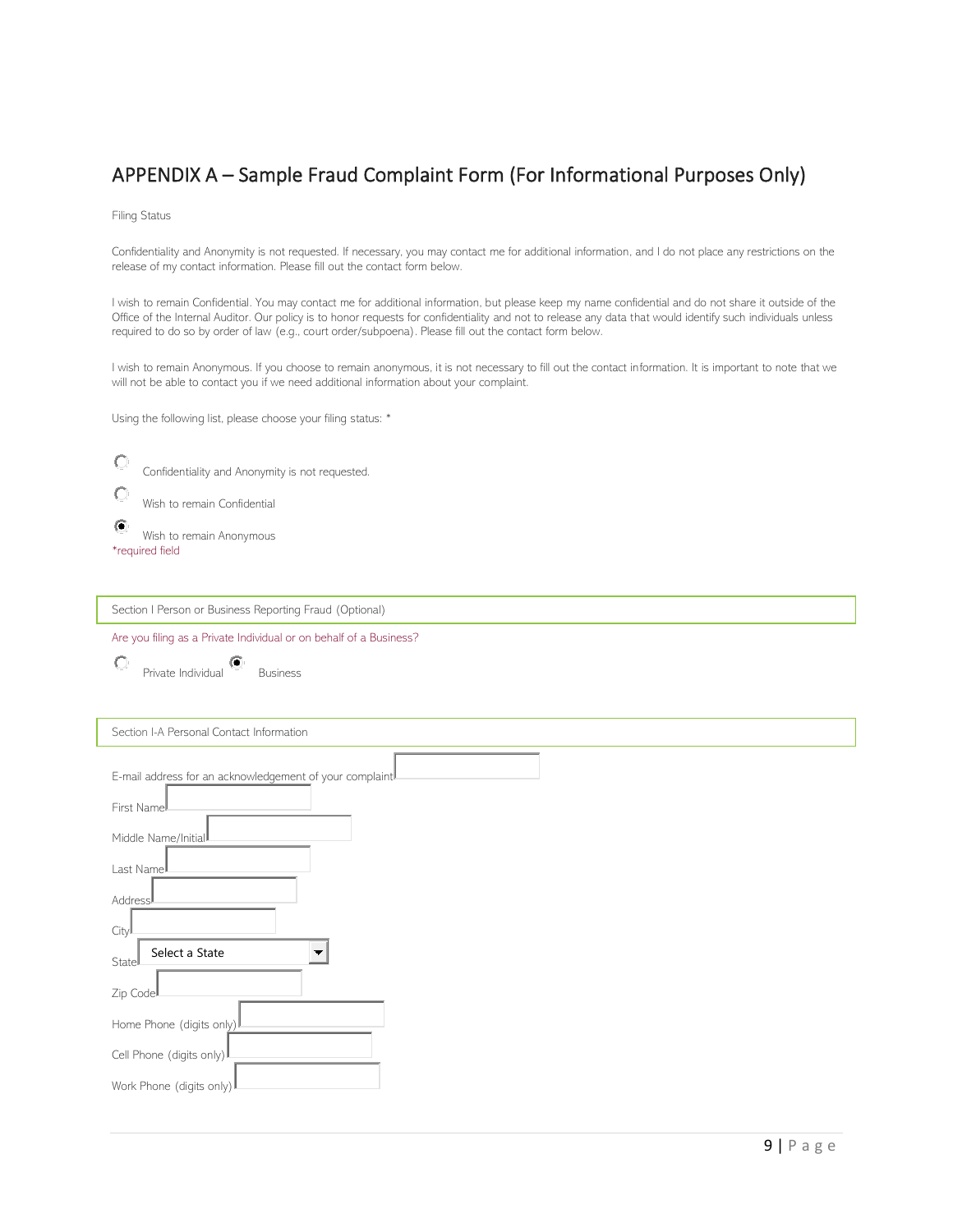| Extension                                                                                                |
|----------------------------------------------------------------------------------------------------------|
| Are you a victim of the alleged violation/fraud?<br>No<br>Yes                                            |
| Section I-B Your Business Information                                                                    |
|                                                                                                          |
| (Skip this section if you completed Section I-A)                                                         |
| Business name                                                                                            |
| Employer Identification Number                                                                           |
| Business Address                                                                                         |
| Cityl                                                                                                    |
| Select a State<br>Statel                                                                                 |
| Zip Codel                                                                                                |
| Business Phone (digits only)                                                                             |
| Business Cell Phone (digits only)                                                                        |
|                                                                                                          |
| Section II Person Committing Fraud                                                                       |
| Private Individual<br>Are you reporting a Private Individual or a Business?<br><b>Business</b>           |
|                                                                                                          |
| Section II-A Reporting a PRIVATE INDIVIDUAL                                                              |
| If you are reporting more than one individual, please add your information in the Summary Section below. |
| First Name                                                                                               |
| Middle Name/Initial                                                                                      |
| Last Name                                                                                                |
| Alias                                                                                                    |
| Address                                                                                                  |
| City                                                                                                     |
| Select a State<br>State                                                                                  |
| Zip Code                                                                                                 |
| Home Phone (digits only)                                                                                 |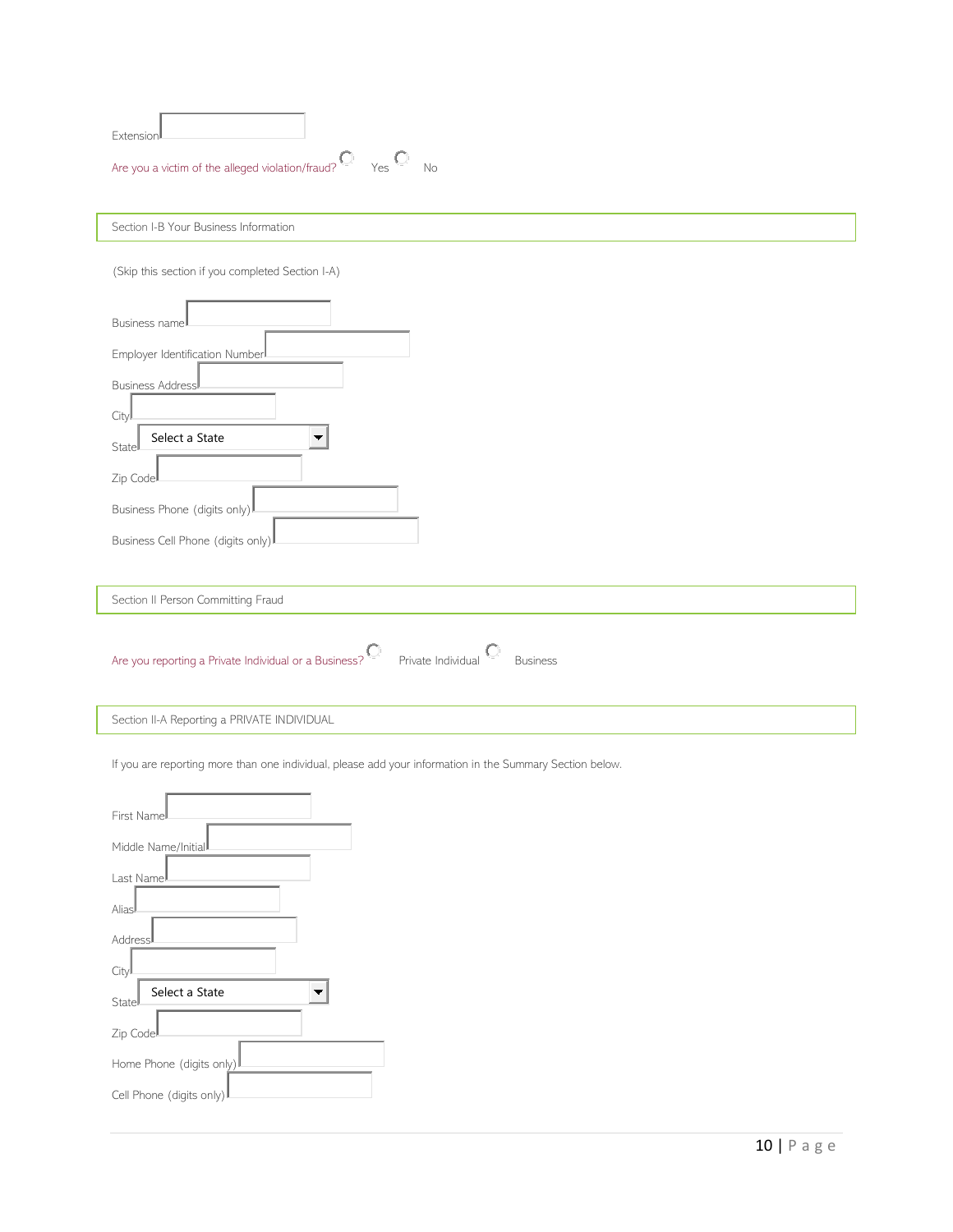| Work Phone (digits only)<br><b>Extension</b> |  |
|----------------------------------------------|--|
| Select One<br>Sex                            |  |
| Select One<br>Race                           |  |
| Select a State<br>State of Birth             |  |

Section II-B Reporting a BUSINESS

(Skip this section if you completed Section II-A)

If you are reporting more than one business, please add your information in the Summary Section below.

| <b>Business Namel</b>          |
|--------------------------------|
| Employer Identification Number |
| <b>Business Address</b>        |
| City                           |
| Select a State                 |
| Statel                         |
| Zip Codel                      |
| Business Phone (digits only)   |

Section III Primary Victim Information

If you are reporting more than one victim, please add your information in the Summary Section below.